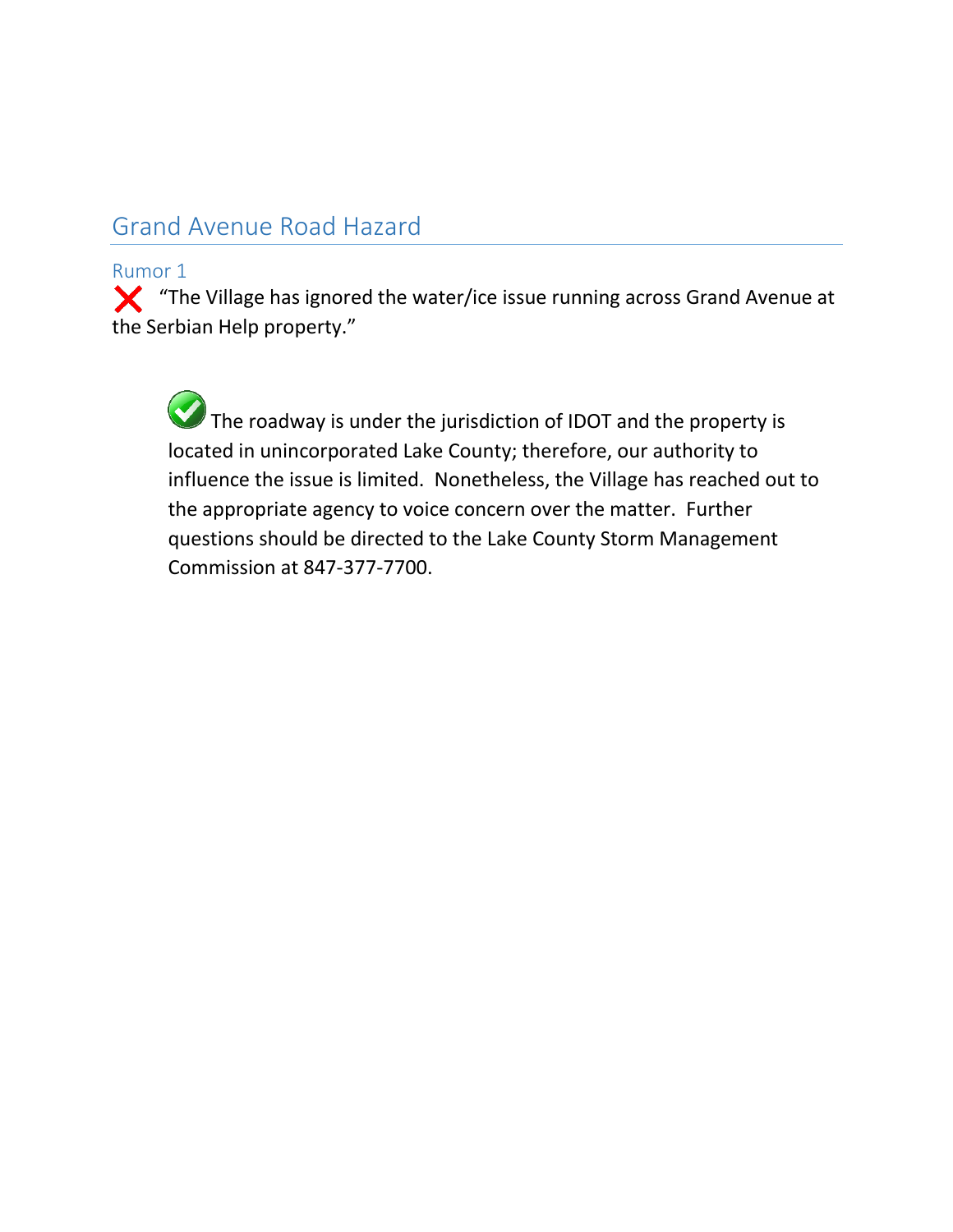# TIF District

### Rumor 1

The Village proposes to tear down houses in the proposed Grand Avenue TIF district, relocating and/or displacing residents to make a downtown area."

 $\frac{1}{2}$ The Village is investigating the feasibility of a TIF District along the Grand Avenue business corridor. No specific decisions have been made by the Board regarding any properties in the corridor, nor has the decision been made to even formally establish the District.

#### Rumor 2

"Businesses that go in this TIF District will have decreased or no taxes for 20- 30 years."

That is not how the "tax increment financing" works. Owners are still required to pay taxes. Please see the Village website section devoted to the [Grand Avenue TIF Redevelopment District.](https://www.lindenhurstil.org/egov/apps/services/index.egov?view=detail;id=59)

#### Rumor 3

**X** "The Lake Forest Health & Fitness Center is an example of a failed TIF District."

The Health & Fitness Center, nor the surrounding property, were ever a part of a TIF district.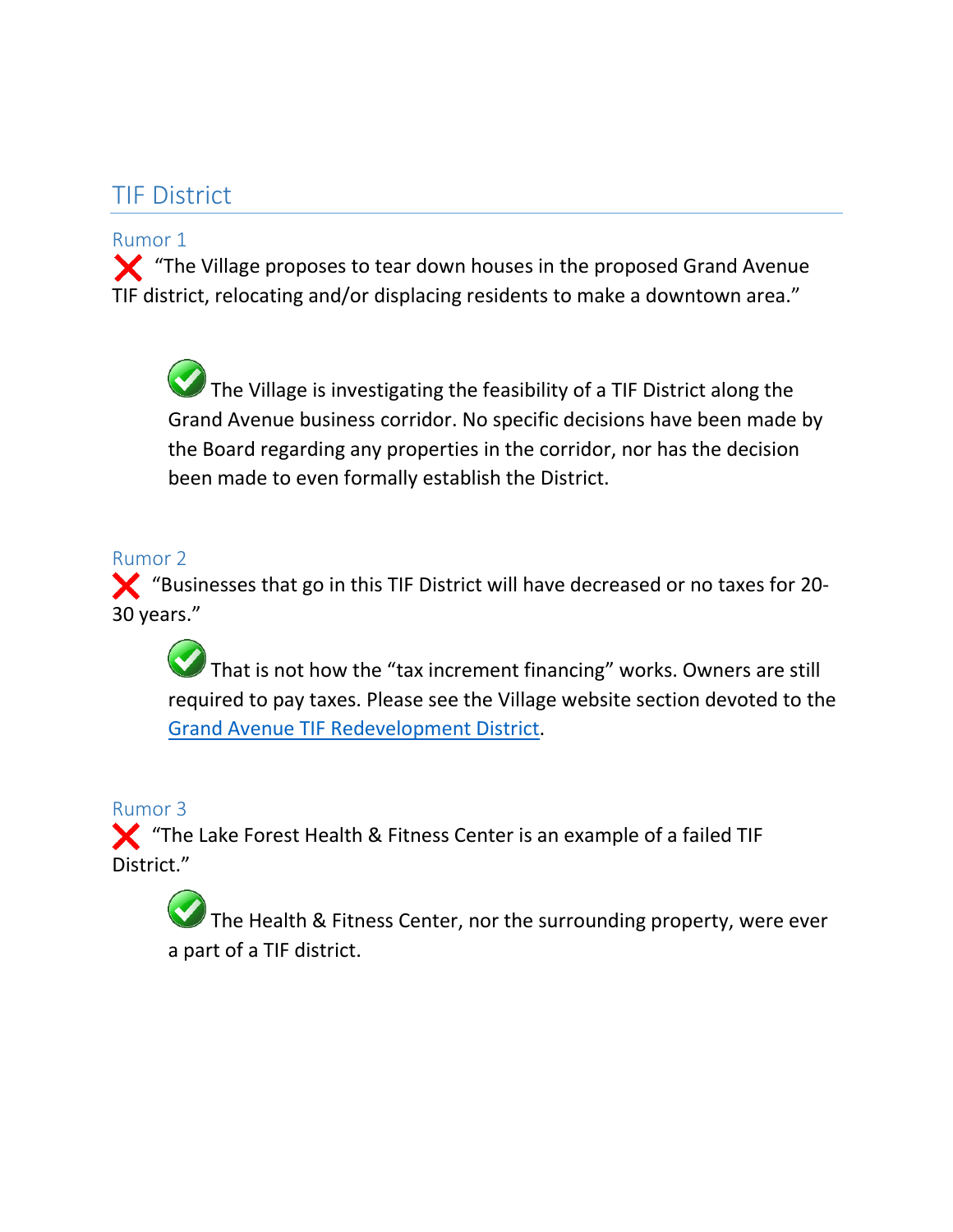## Water Bills

#### Rumor 1

"The Village of Lindenhurst's water rates are higher than those in the area."

Lindenhurst remains squarely in the middle of the surrounding communities' water rates:

| <b>MUNICIPALITY</b>                   | <b>WATER</b>              | <b>SEWER</b> | <b>DISCOUNT</b>                                   | <b>USAGE</b>      | 1,100CF/8,228    |
|---------------------------------------|---------------------------|--------------|---------------------------------------------------|-------------------|------------------|
|                                       |                           |              |                                                   |                   | <b>GAL USER*</b> |
| Round Lake Beach                      | \$7.80                    | \$3.67       | None                                              | Per 1,000 gal     | \$107.76         |
| Antioch (East of Deep Lake Road)      | \$3.07                    | \$6.59       | None                                              | Per 1,000 gal     | \$115.28         |
|                                       | First 4,000 gal = $$2.74$ |              | Seniors: \$5.10/1,000 for                         |                   |                  |
| Libertyville                          | 5,000-8,000 gal = $$5.48$ | \$6.05       | water, \$8.29/1,000 for                           | Per 1,000 gal     | \$116.76         |
|                                       | $9,000+$ gal = \$8.22     |              | sewer                                             |                   |                  |
| Grayslake                             | \$15.87                   |              | None                                              | Per 1,000 gal     | \$126.96         |
| Lindenhurst (2019)                    | \$6.09                    | \$5.75       | $15%$ for $62+$                                   | <b>Per 100 CF</b> | \$134.74         |
| Lake Villa (5/1/2020)                 | \$9.58                    | \$7.46       | None                                              | Per 1,000 gal     | \$136.32         |
| Lindenhurst (2020)                    | \$6.27                    | \$5.92       | 10% for $62+$ prior to<br>5/1/2020                | <b>Per 100 CF</b> | \$143.09         |
| Gurnee (West of Tollway)              | \$5.01                    | \$1.56       | None                                              | Per 1,000 gal     | \$143.33         |
| Lake Zurich                           | \$14.00                   | \$4.08       | Seniors: \$14.24 Flat<br>Discount                 | Per 1,000 gal     | \$144.64         |
| Round Lake                            | \$8.62                    |              | \$1 Off From Rate                                 | Per 1,000 gal     | \$153.48         |
| Fox Lake (Metered User, North System) | \$3.63                    | \$3.63       | None                                              | Per 1,000 gal     | \$155.78         |
| Mundelein                             | \$5.54                    | \$3.70       | \$15.04 per month for<br>65+ for 1500 cf. or less | Per 100 CF        | \$156.58         |
| Wauconda                              | \$17.14                   |              | 10% to residents 65+                              | Per 1,000 gal     | \$171.40         |

Visit the Village website for tips on [How you can Save Money & Water.](https://www.lindenhurstil.org/egov/documents/1493239935_80267.pdf)

#### Rumor 2

 $\mathsf{\times}$  "Leaks within the Village's pipes are causing my high water bill."

Residents are only charged for the water that goes through their home's water meter.

Anytime you notice an unusual spike in your usage, please be sure to check for running hoses, dripping faucets and obvious water use. Remember that many leaks are not obvious: faulty water softeners, water heaters, home humidifiers, toilets and sprinkler systems may refill or run more than you're aware, or often have costly leaks undetectable by sight.